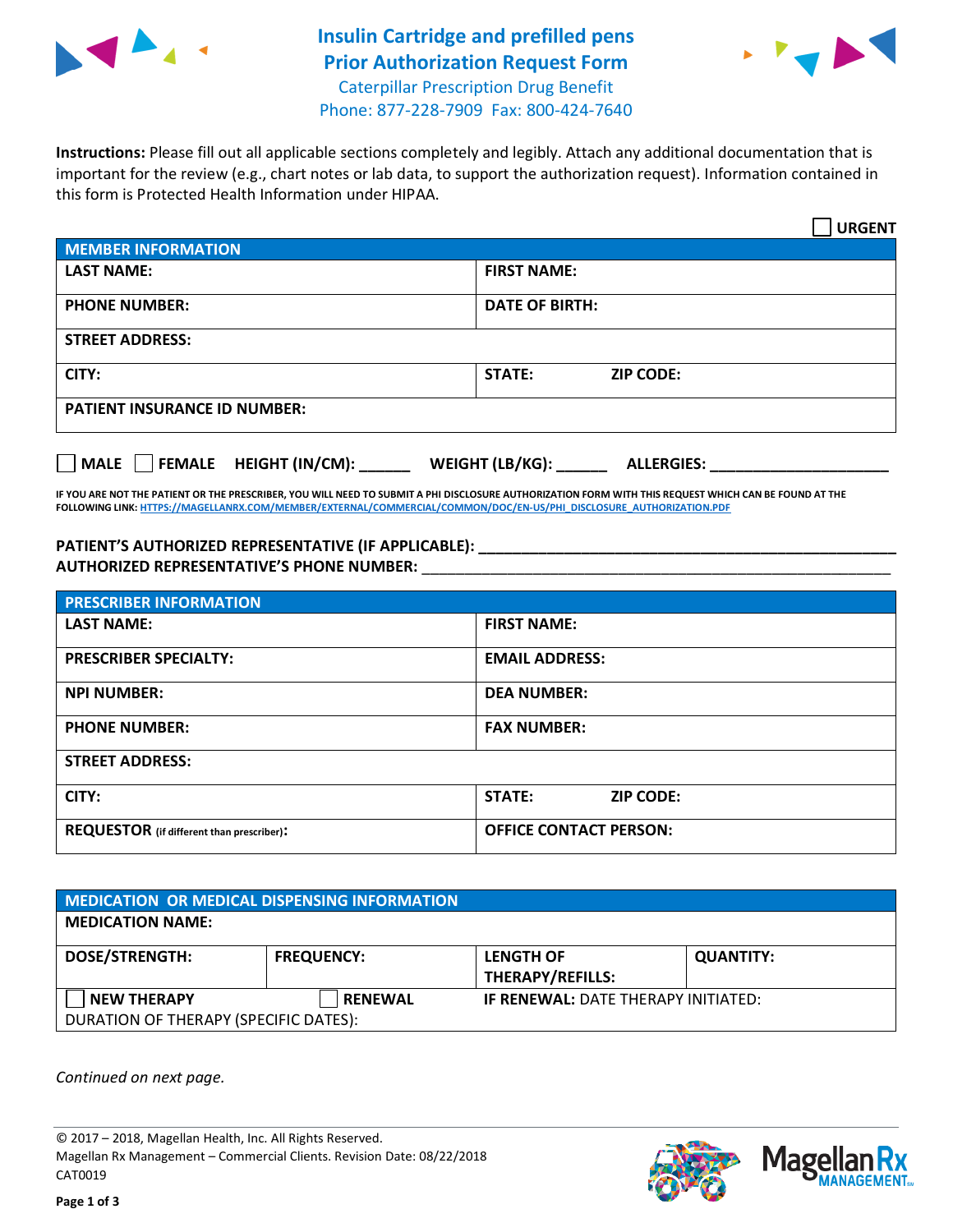



| MEMBER'S LAST NAME: _________________________________                                                                                                                                                                                                                                              | <b>MEMBER'S FIRST NAME:</b> NAME                                                                                         |                                           |  |  |
|----------------------------------------------------------------------------------------------------------------------------------------------------------------------------------------------------------------------------------------------------------------------------------------------------|--------------------------------------------------------------------------------------------------------------------------|-------------------------------------------|--|--|
|                                                                                                                                                                                                                                                                                                    | 1. HAS THE PATIENT TRIED ANY OTHER MEDICATIONS FOR THIS CONDITION?                                                       | YES (if yes, complete below)<br><b>NO</b> |  |  |
| <b>MEDICATION/THERAPY (SPECIFY</b>                                                                                                                                                                                                                                                                 | <b>DURATION OF THERAPY (SPECIFY</b>                                                                                      | <b>RESPONSE/REASON FOR</b>                |  |  |
| DRUG NAME AND DOSAGE):                                                                                                                                                                                                                                                                             | DATES):                                                                                                                  | <b>FAILURE/ALLERGY:</b>                   |  |  |
|                                                                                                                                                                                                                                                                                                    |                                                                                                                          |                                           |  |  |
|                                                                                                                                                                                                                                                                                                    |                                                                                                                          |                                           |  |  |
|                                                                                                                                                                                                                                                                                                    |                                                                                                                          |                                           |  |  |
| <b>2. LIST DIAGNOSES:</b>                                                                                                                                                                                                                                                                          |                                                                                                                          | <b>ICD-10:</b>                            |  |  |
|                                                                                                                                                                                                                                                                                                    |                                                                                                                          |                                           |  |  |
|                                                                                                                                                                                                                                                                                                    | 3. REQUIRED CLINICAL INFORMATION: PLEASE PROVIDE ALL RELEVANT CLINICAL INFORMATION TO SUPPORT A                          |                                           |  |  |
| PRIOR AUTHORIZATION.                                                                                                                                                                                                                                                                               |                                                                                                                          |                                           |  |  |
| Does the patient dose and administer his/her own insulin? $\square$ Yes $\square$ No                                                                                                                                                                                                               |                                                                                                                          |                                           |  |  |
|                                                                                                                                                                                                                                                                                                    |                                                                                                                          |                                           |  |  |
|                                                                                                                                                                                                                                                                                                    | Does the patient's caregiver have a physical or mental disability that prohibits the use of a vial and                   |                                           |  |  |
| syringe? □ Yes □ No                                                                                                                                                                                                                                                                                |                                                                                                                          |                                           |  |  |
|                                                                                                                                                                                                                                                                                                    |                                                                                                                          |                                           |  |  |
|                                                                                                                                                                                                                                                                                                    |                                                                                                                          |                                           |  |  |
| What is the patient's age?                                                                                                                                                                                                                                                                         |                                                                                                                          |                                           |  |  |
| $\Box$ Less than 13 years of age                                                                                                                                                                                                                                                                   |                                                                                                                          |                                           |  |  |
| $\Box$ 13 years of age or older                                                                                                                                                                                                                                                                    |                                                                                                                          |                                           |  |  |
|                                                                                                                                                                                                                                                                                                    |                                                                                                                          |                                           |  |  |
| 13 years of age or older                                                                                                                                                                                                                                                                           |                                                                                                                          |                                           |  |  |
|                                                                                                                                                                                                                                                                                                    | Does the patient have a physical or mental disability that prohibits the use of a vial and syringe? $\Box$ Yes $\Box$ No |                                           |  |  |
|                                                                                                                                                                                                                                                                                                    |                                                                                                                          |                                           |  |  |
|                                                                                                                                                                                                                                                                                                    |                                                                                                                          |                                           |  |  |
|                                                                                                                                                                                                                                                                                                    |                                                                                                                          |                                           |  |  |
|                                                                                                                                                                                                                                                                                                    | Are there any other comments, diagnoses, symptoms, medications tried or failed, and/or any other information the         |                                           |  |  |
| physician feels is important to this review?                                                                                                                                                                                                                                                       |                                                                                                                          |                                           |  |  |
|                                                                                                                                                                                                                                                                                                    |                                                                                                                          |                                           |  |  |
|                                                                                                                                                                                                                                                                                                    |                                                                                                                          |                                           |  |  |
|                                                                                                                                                                                                                                                                                                    |                                                                                                                          |                                           |  |  |
|                                                                                                                                                                                                                                                                                                    | Please note: Not all drugs/diagnosis are covered on all plans. This request may be denied unless all required            |                                           |  |  |
| information is received.                                                                                                                                                                                                                                                                           |                                                                                                                          |                                           |  |  |
| ATTESTATION: I attest the information provided is true and accurate to the best of my knowledge. I understand that                                                                                                                                                                                 |                                                                                                                          |                                           |  |  |
| the Health Plan, insurer, Medical Group or its designees may perform a routine audit and request the medical                                                                                                                                                                                       |                                                                                                                          |                                           |  |  |
| information necessary to verify the accuracy of the information reported on this form.                                                                                                                                                                                                             |                                                                                                                          |                                           |  |  |
|                                                                                                                                                                                                                                                                                                    |                                                                                                                          |                                           |  |  |
| Prescriber Signature or Electronic I.D. Verification:                                                                                                                                                                                                                                              |                                                                                                                          | Date:                                     |  |  |
| CONFIDENTIALITY NOTICE: The documents accompanying this transmission contain confidential health information that is legally privileged. If<br>you are not the intended recipient, you are hereby notified that any disclosure, copying, distribution, or action taken in reliance on the contents |                                                                                                                          |                                           |  |  |
| of these documents is strictly prohibited. If you have received this information in error, please notify the sender immediately (via return FAX)                                                                                                                                                   |                                                                                                                          |                                           |  |  |
| and arrange for the return or destruction of these documents.                                                                                                                                                                                                                                      |                                                                                                                          |                                           |  |  |
|                                                                                                                                                                                                                                                                                                    |                                                                                                                          |                                           |  |  |

© 2017 – 2018, Magellan Health, Inc. All Rights Reserved. Magellan Rx Management – Commercial Clients. Revision Date: 08/22/2018 CAT0019



**Magellar** 

**RX ANAGEMENT**<sub>SM</sub>